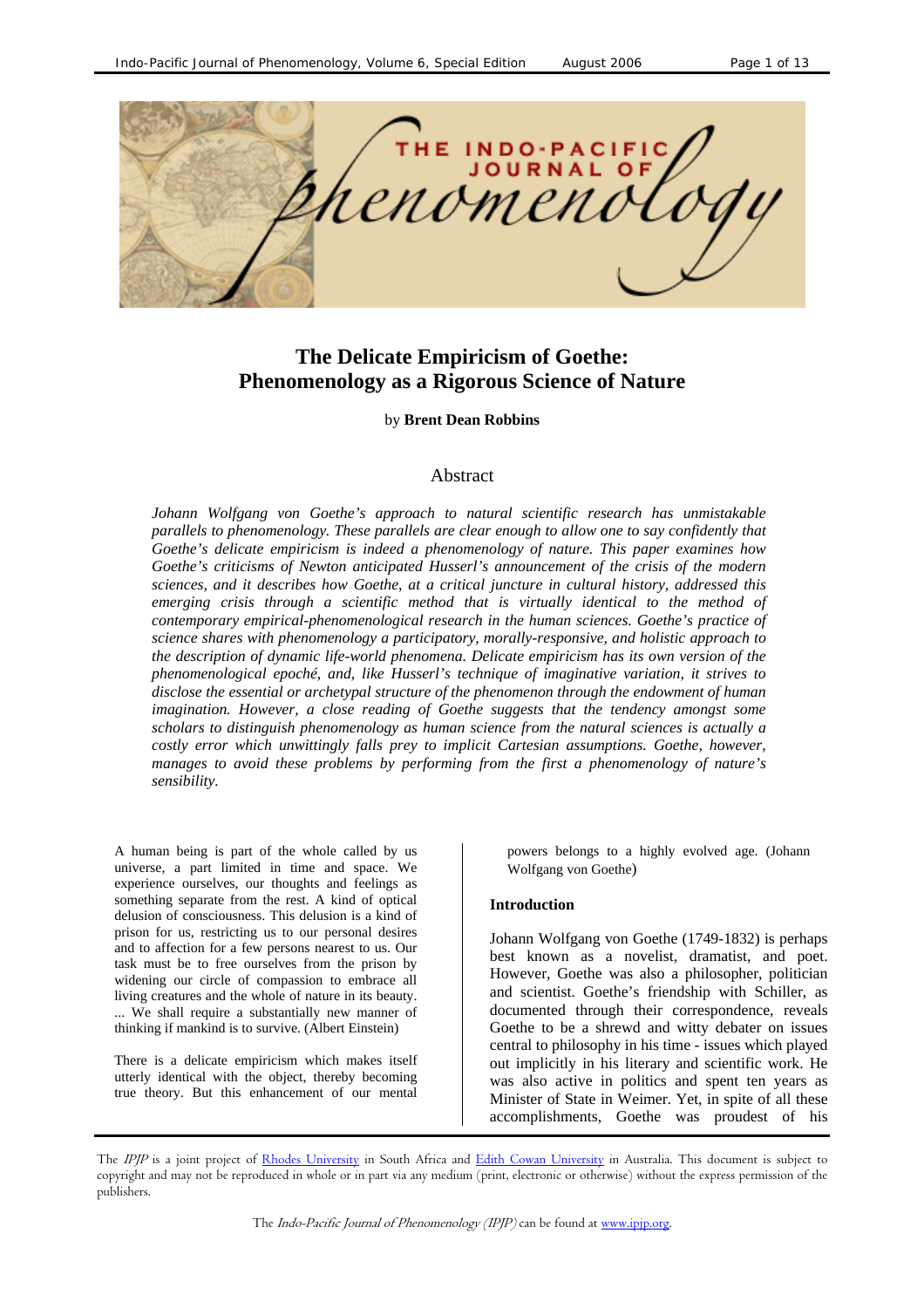scientific achievements, and most especially his work on optics in his *Theory of Colours* (Goethe, 1970), which provided an empirical argument refuting Newton's physics of light and later inspired Wittgenstein's (1978) *Remarks on Colour*. Moreover, Goethe's discovery of the human premaxilla jaw bones and his other work in plant and animal morphology has had a lasting influence upon the field of biology. Indeed, Goethe's work informed and is referenced by Darwin (1859/2003) in his *Origin of Species*.

Perhaps because Goethe's theory of colour pointed its barbs at Newton's theory in a time when Newton was celebrated as a hero, and likely due to the fact that he was identified primarily as an author of fiction and poetry, Goethe's scientific discoveries have not always been taken very seriously, or they have simply been ignored. (See Amrine, Zucker, & Wheeler, 1987, for a broad survey of responses to Goethe's work). Nevertheless, some of the most eminent minds in science and philosophy have turned their admiring attention to Goethe's empirical crafts, including, among others, Herman von Helmholtz (1971), Werner Heisenberg (1974) and Walter Heitler (1963), who each dedicated substantive essays to the exploration of Goethe's scientific work. In recent years, several volumes of work have been dedicated to the examination of Goethe's empirical studies, including Amrine, Zucker, and Wheeler's (1987) *Goethe and the Sciences: A Reappraisal*; Seamon and Zajonc's (1996) *Goethe's Way of Science: A Phenomenology of Nature*; and, most recently, a special issue of *Janus Head* on "Goethe's Delicate Empiricism", edited by Craig Holdrege, Bill Bywater, and myself (Robbins, 2005a). In the meantime, the work of scholars such as Henri Bortoft (e.g. 1996) and Dennis L. Sepper (1988) has been instrumental for the purpose of explicating the intricacies of Goethe's methodology. Also, in a special paper in *Physics Today*, Ribe and Steinle (2002) have paid tribute to the virtues of Goethe's exploratory method of physical science. All of these publications are signs that Goethe's science is more relevant today than ever.

Even in recent years, various authors have still dismissed Goethe's methods and findings. (For a review of the literature, see Amrine & Zucker, 1987). Yet, most Goethean scholars, in my experience, have turned to his work because they see in it a radical alternative to modern science - an alternative that they, each in their own way, hope will remedy fundamental problems with science as it has been traditionally conceived.

Among those who take Goethe's science as an alternative to modern science, there appears to be a growing consensus that his delicate empiricism is best conceptualized as a phenomenology of nature (Bortoft, 1996; Brady, 1998; Holdrege, 2005; Robbins, 2005b; Seamon, 1998, 2005; Shotter, 2005; Simms, 2005). In this paper, I will provide a summary of Goethe's methodology and demonstrate its relationship to the phenomenological tradition of philosophy and its deep affinity with current practices associated with holistic approaches to nature and phenomenological psychology.

# **From Husserl to Goethe: Delicate Empiricism in Historical Context**

Phenomenology as a method begins with what Husserl (1964a) called the phenomenological reduction or *epoché*, which involves a setting aside or "bracketing" of the "natural attitude". In the natural sciences, as in everyday experience, consciousness is presupposed and therefore usually taken for granted. By forgetting its ground in consciousness, the "natural attitude" remains ignorant of its own meaning or point of departure. Through the *epoché*, then, it becomes possible for the investigator to explore the role consciousness plays as a condition of possibility for all knowledge, including that of the sciences. By setting aside all presuppositions about the relationship and nature of consciousness and the world, phenomenology seeks to build a coherent foundation for the sciences that will give due recognition to the constitutive role of consciousness in the presencing or givenness of the natural and social world.

Husserl (1964b) was particularly concerned with the presuppositions of "naturalism", which involve the reduction of consciousness to a spatio-temporal entity in the material world. Naturalism necessarily undermines its own foundations. It does so by forgetting how its own activity is grounded in experience. With this forgetting, consciousness is taken for granted and mistaken for a material entity which is determined by discrete, external forces. At that moment, the scientist who asserts a reductive naturalism has already destined his or her work to the whims of scepticism, because the theory and empirical evidence, which depend upon the experience of the scientist him- or herself, must be called into question by his or her own assertions. The same problem arises in psychologism, sociologism, and historicism, where in each case the discipline undermines its own foundation. As Merleau-Ponty (1964) writes:

The IPJP is a joint project of Rhodes University in South Africa and Edith Cowan University in Australia. This document is subject to copyright and may not be reproduced in whole or in part via any medium (print, electronic or otherwise) without the express permission of the publishers.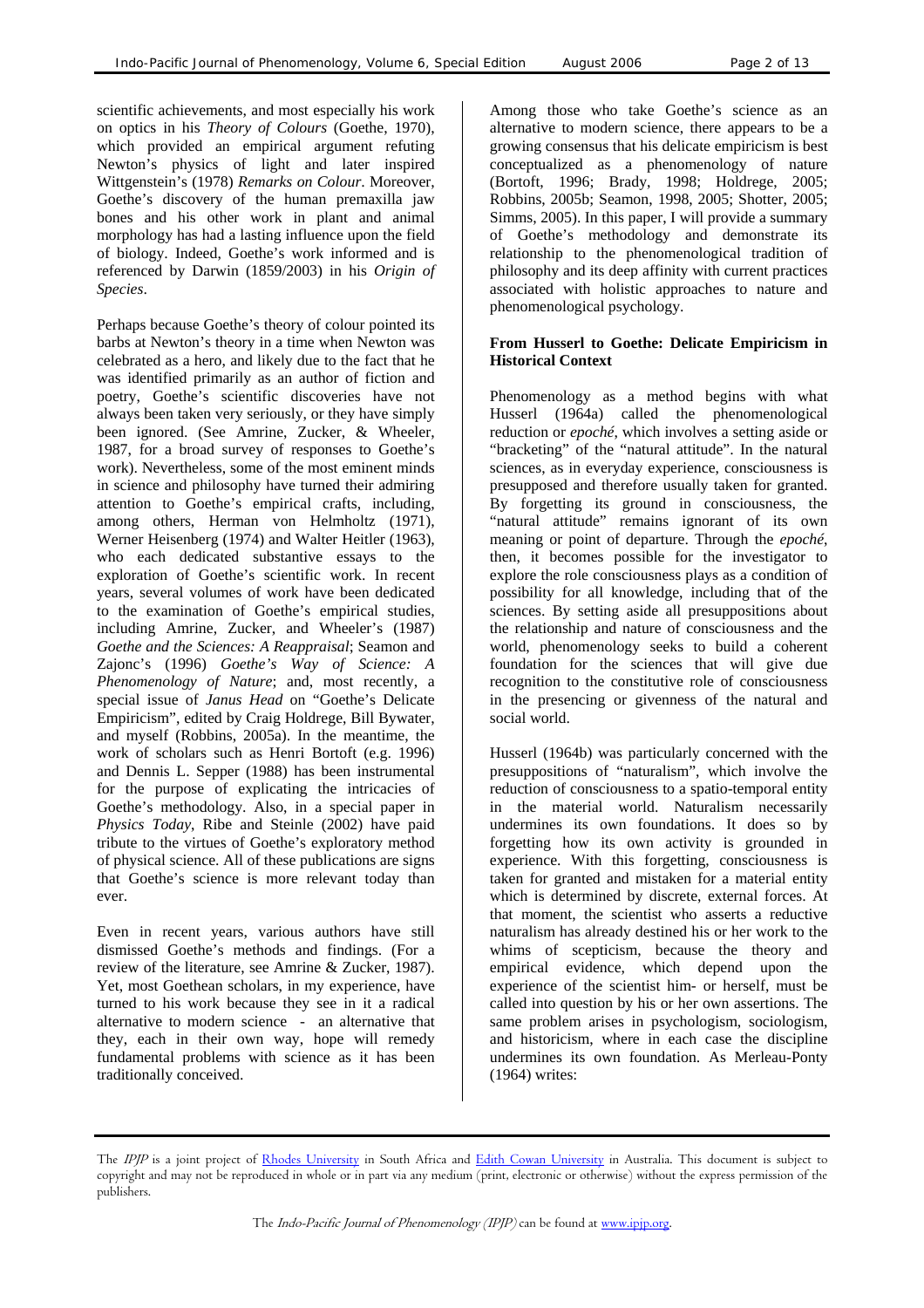If, indeed, the guiding thoughts and principles of the mind at each moment are only the result of external causes which act upon it, then the reasons for my affirmation are not the true reasons for this affirmation. They are not so much reasons as causes working from the outside. (p. 44)

This is why it is only through the phenomenological reduction that consciousness can disclose itself properly - not from the outside looking in, but through its intentional relation to a meaningful world.

Increasingly, over time, Husserl (1977) came to realize that reductive scientism had become so entrenched in the modern world - and so closely aligned with the general, historical worldview of our age - that a historico-genetic explanation of the natural attitude was necessary for the purpose of opening up a space for the phenomenological *epoché*. As Moran (2000) explains, Husserl's attention to "the crisis of the European sciences" became acutely focused on a particular aspect of the life-world namely, "the way in which scientific consciousness with its guiding norm of rationality emerges out of ordinary non-theoretical forms of everyday lived consciousness and its practices" (p. 182).

Husserl's historical analysis focused upon the phenomenological origins of the mathematization of nature most identified with Galileo, Descartes and Newton. This modern scientific worldview is based on a metaphysics that took aspects of the world that can be quantified - essentially movement and extension in space - and conceived an ontology which made these elements of perception the bedrock of reality. All other qualities of the world - such as sound, colour, pain - were relegated to the status of mere products of subjectivity. Those aspects of the world that lent themselves to quantification were designated "primary qualities" by Galileo and those who followed. All other dimensions of the experiential world were assigned to the category of "secondary qualities", which Galileo dismissed as "nothing but mere names" that "hold their residence solely in the sensitive body; so that if the animal were removed, every such quality would be abolished and annihilated" (Galileo cited in Burtt, 1932, p. 85).

Galileo's distinction between primary and secondary qualities was predicated on a presupposition that the universe, and all that is contained within it, is something like a machine and that therefore the laws of the universe operate according to principles of mechanics. A machine, by definition, is a human construction that is built from isolated, discrete parts that operate through a cause and effect chain of events

in order to produce the desired result. Further, a machine's function has little to do with its aesthetic properties - those properties most identified as secondary by Galileo - and everything to do with the movement of spatially configured parts in causal relation to each other. And, finally, as a machine's activity and products are determined in advance, so did Galileo and Newton conceive of the physical world "as a closed and self-contained corporeal world within which all events are determined in advance" (Gurwitsch, 1966, p. 412).

All of these aspects of the modern worldview gave rise to the crisis diagnosed by Husserl. The crisis is a crisis of meaning or value. When nature is objectified in this Cartesian perspective - the same perspective that animated Newton's physics - then *all* meaning is essentially reduced to that of movement and extension. As Fuller (1990) notes, "Extension, pure spreadoutness, … is defined in advance as meaning's very exclusion, the very exclusion of quality and differences in quality, of this and that, of the right and the wrong, of the better and the worse" (p. 11). If this modern worldview were true, value and human meaning would lose their ontological status and become epiphenomenal; that is, they would be secondary derivatives of external causal forces that are, in themselves, indifferent to human concerns. If the universe is like a machine, we either become in essence one of the cogs in that machine, or we conceptualize ourselves as somehow different from the rest of the universe - that is, as subjects rather than objects - in which case we become alienated from the world.

Husserl's answer to the crisis of modernity was to understand, through the phenomenological reduction, how the worldview of modern science is in fact founded on, and abstracted from, what he called the "life-world". As Gurwitsch (1974) defines it, the lifeworld can be described as "all items and objects which present themselves in prescientific experience and as they present themselves prior to their scientific interpretation in the specific modern sense" (p. 17). If phenomenology can demonstrate how, for example, Newtonian physics has its origins in the world of everyday meanings, then it follows that the life-world founds Newtonian physics and not vice versa. To the extent that it can be demonstrated that the life-world is the meaning and ground of Newtonian physics, we are able to restore everyday meaning and value to our lives. To the extent that meaning and value are restored to our lives, it becomes sensible once again to speak of science as purpose-driven and not merely the product of blind forces of nature and/or history. As David Abram (1996) writes so eloquently:

The IPJP is a joint project of Rhodes University in South Africa and Edith Cowan University in Australia. This document is subject to copyright and may not be reproduced in whole or in part via any medium (print, electronic or otherwise) without the express permission of the publishers.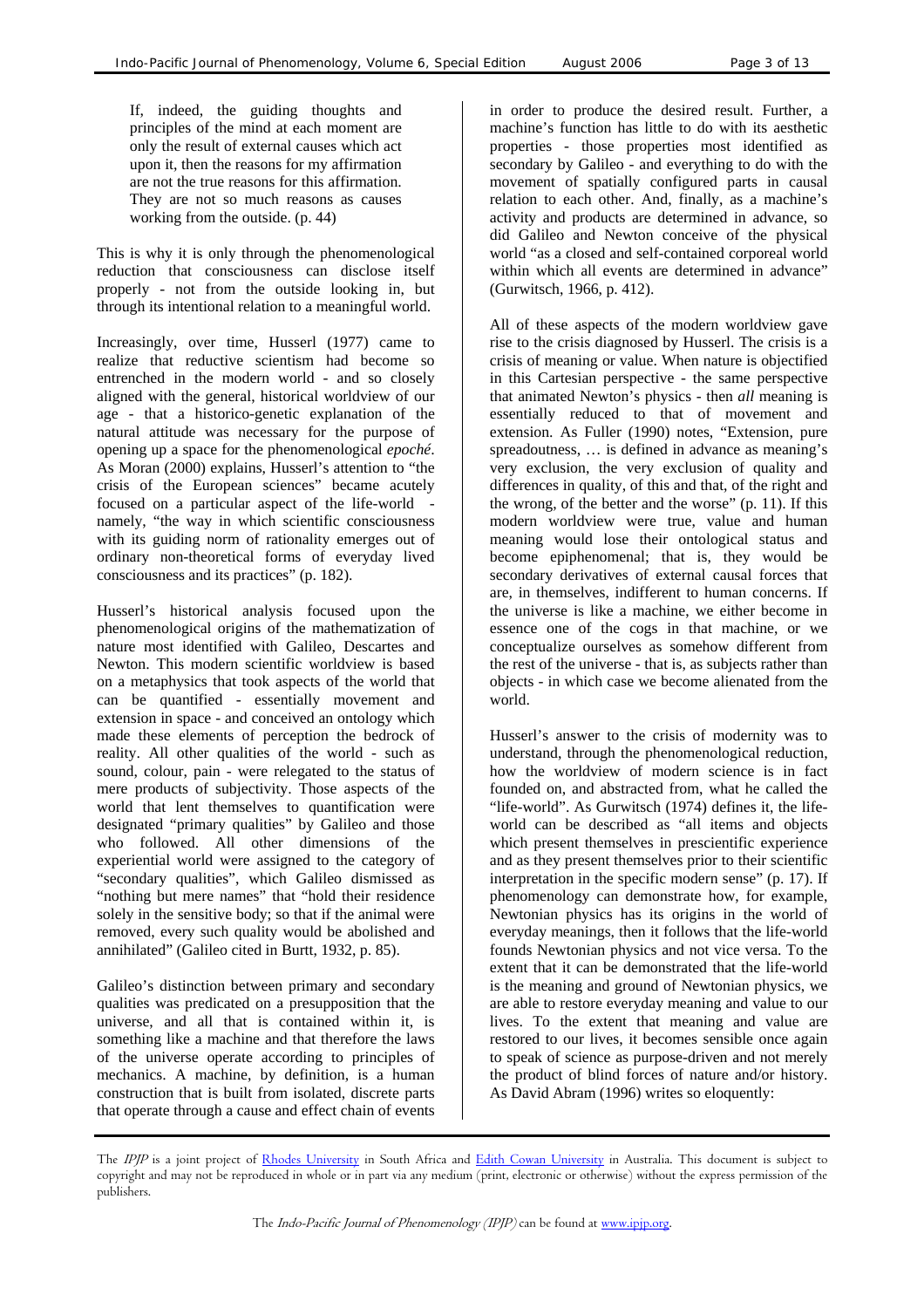Indeed, the ostensibly "value-free" results of our culture's investigations into biology, physics, and chemistry ultimately come to display themselves in the open and uncertain field of everyday life, whether embedded in social policies with which we must come to terms or embodied in new technologies with which we all must grapple. Thus, the living world - this ambiguous realm that we experience in anger and joy, in grief and in love - is both the soil in which all our sciences are rooted and the rich humus into which their results ultimately return, whether as nutrients or as poisons. Our spontaneous experience of the world, charged with subjective, emotional, and intuitive content, remains the vital and dark ground of all our objectivity. (pp. 33- 34)

Thus, without a rigorous descriptive science of the life-world, science remains blind and ignorant of its own activity, ultimately to the detriment of ourselves and the planet that sustains us (Robbins, 2005b). And yet we must not mistake this activity to be merely that of a subject cut off from the world; rather, this activity is founded, embedded in, and always already in contact with, the encompassing earth.

The term "encompassing earth" is one I have carefully chosen. The transitive verb *encompass* has three meanings (Merriam-Webster Online Dictionary, 2006). First, in its most archaic, Middle English sense, it means to form a circle about; to enclose. In this sense, the earth is the horizon that encircles and encloses us within its embrace. The second sense of *encompass* is to envelop or to include. Thus, in the notion of the life-world, in principle, the perception of the carnal body is emergent from and included within the flesh of the earth. And, finally, the third sense of *encompass* is to bring out; to accomplish. This latter meaning intimates the teleological notion of earth in Husserl as well as in the more mature expression of earth in Merleau-Ponty's (1968) flesh ontology. The earth here is not a finished event, but a temporal happening or unfolding within which the human being and other life forms are both participant and witness at the same time. This unfolding, encompassing earth that includes and envelops us is the life-world.

As Ted Toadvine (2005) has elaborated, Maurice Merleau-Ponty's extension of Husserl realized this notion of earth in a way that was still only anticipated by Husserl. Inspired by his teacher Franz Brentano, Husserl understood consciousness in terms of the quality of intentionality. Intentionality describes the

mind's activity as one that is directed toward objects that transcend it. In transcending itself, the mind does not represent its own activity directly as much as implicate itself indirectly through the constitution of the object in perception. The intentional nature of consciousness therefore includes two poles: the *noesis*, which is the activity of consciousness, and the *noema*, which is the product of that activity which appears as the object of perception. However, in this formulation, Husserl speaks as if consciousness were active and the object passive. In contrast, Merleau-Ponty revised Husserl to better emphasize the fact that sense or meaning is an activity that erupts in a chiasmic exchange of flesh upon flesh - the carnal sense of bodily flesh conjoining in co-constitution of the thing *with* and *through* the carnality of the animate earth. Through this co-constitutive conjoining of earth and body, and never without that coupling, meaning happens. Meaning or sense here signifies also a directionality, or telos. Finally, in this context, the distinction of world and subject - *noema* and *noesis* - is no longer adequate, for instead we must speak of a "meeting point of world and *life*" (Toadvine, 2004, p. 276).

In Merleau-Ponty's flesh ontology, every life form instantiates itself as a 'hollow' or 'fissure' in the flesh of the world, through which it creatively transforms, or de-forms, the flesh of the world into a sensibility and finally into expressivity (Merleau-Ponty, 1973). However, this activity of the organic is not a happening that transpires over and against the earth, but is a coming-to-expression *of* the earth itself *through* itself. As Toadvine (2004) writes, "My body's struggle to express … [is] nothing other than the world's struggle to express itself through me, as if I were an organ of this single massive body named Nature. Human being might be thought of as nature's engine of self-expression, its own coming-toconsciousness" (p. 279). Meaning or sense, therefore, is not something invented by the mind of a constituting subject, but something more primordial than either subject or substance alone. As Merleau-Ponty (1962) writes,

… what I call experience of the thing or of reality - not merely of a reality-for-sight or for-touch, but of an absolute reality - is my full co-existence with the phenomenon, at the moment when it is in every way at its maximum articulations ... . The passing of sensory givens before our eyes or under our hands is, as it were, a language which teaches itself, and in which the meaning is secreted by the very structure of the signs, and this is why it can literally be said that our senses question things and that things

The IPJP is a joint project of Rhodes University in South Africa and Edith Cowan University in Australia. This document is subject to copyright and may not be reproduced in whole or in part via any medium (print, electronic or otherwise) without the express permission of the publishers.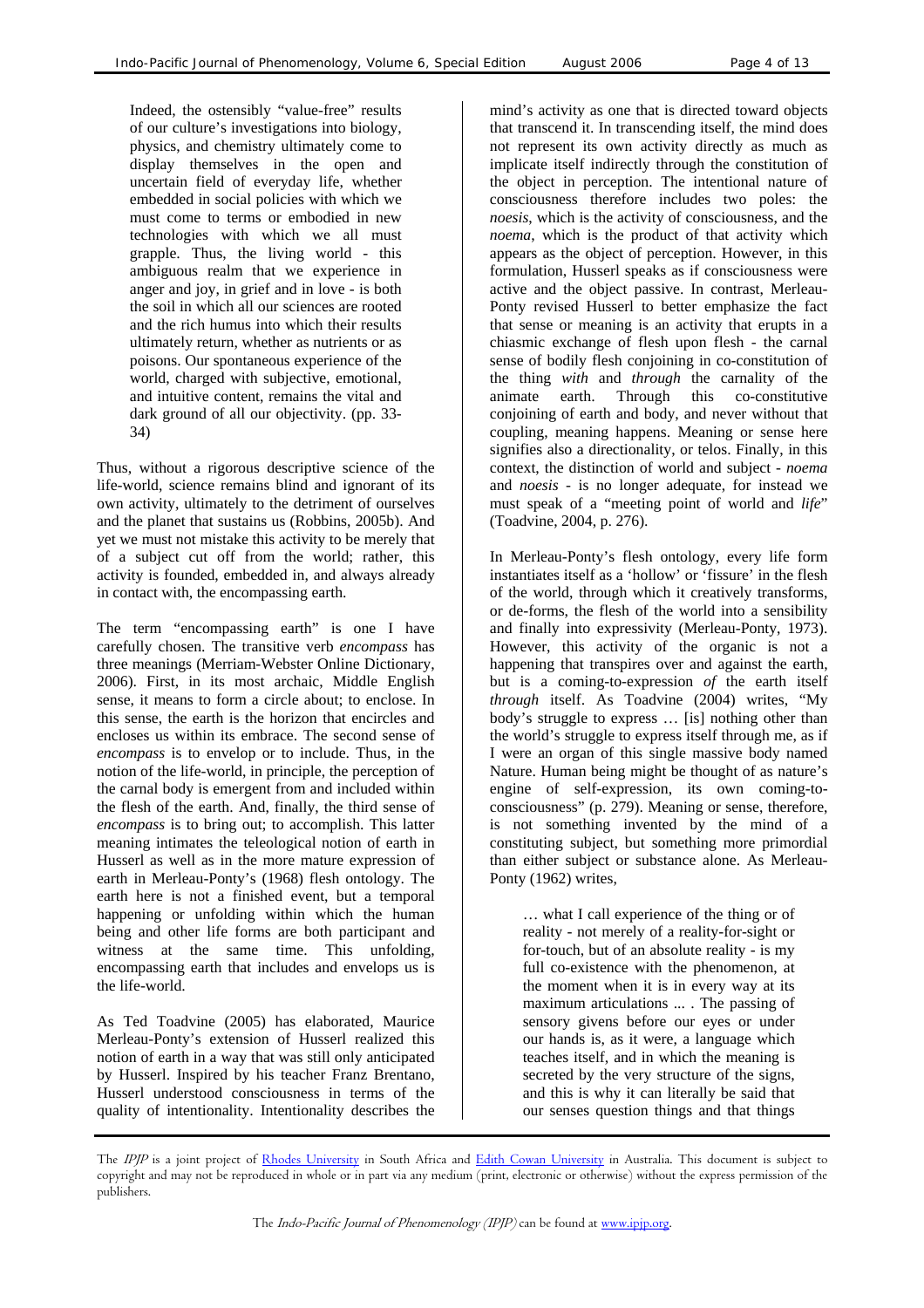reply to them. … The significance of a thing inhabits that thing as the soul inhabits the body: it is not behind appearances. (pp. 318-319)

Having passed through the realm of phenomenology on the way to Goethe, we have travelled a long way from the Cartesian/Newtonian worldview. Within the phenomenological perspective outlined above, the Galilean distinction between primary and secondary qualities is no longer tenable. Because sensibility is a product of the earth itself, then all sensibilities, and not simply the sense of movement and extension in space, have ontological validity that must be taken seriously on their own terms. To take sensibility on its own terms is to maintain fidelity to the phenomenon as it most primordially appears in its life-world context. By doing so, values - which is another word for the inherent *telos* of sensibility - are recovered from oblivion and, with a place for value, it becomes possible to say that science, as all human activity and life, has a directionality that *makes sense*. The danger arises when the sense-making of human expressivity forgets that the earth is its meaning, ground, and point of origin.

Finally, the universe is conceived with the phenomenology of nature not through the metaphor of the clock, but through a grasp of the organic, or *life*. In contrast to a machine, "Life values and chooses; it throws a world up before itself and is therefore already intentionally engaged rather than merely causally connected" (Toadvine, 2004, p. 276). So, if we are to have a phenomenological approach to the science of nature, that approach will be less concerned with isolating cause and effect relations, instead focusing upon the careful, rigorous articulation of a unified field of organic being coming-to-awareness of itself through discovery. However, where phenomenology as a tradition has generally been lacking in applications to the life sciences, in particular biology, Goethean science had already long anticipated phenomenology's insights.

# **Goethe's Delicate Empiricism**

Like Husserl's phenomenology, Goethe's delicate empiricism is a response to the emerging crisis of what was at the time the new empiricism of Newton's physics. For heuristic purposes, Goethe's science can be described as having at least four qualities that resonate with phenomenology: it is (a) participatory, (b) morally-responsive, (c) holistic, and (d) dynamic.

# *Participatory*

When I say that Goethe's delicate empiricism is "participatory", I do not mean that his approach to nature is magical or animistic. In other words, Goethe does not project his own verbal or pre-verbal conceptions onto the phenomenon under consideration. Rather, it is participatory in the sense that it flows from an intimate engagement with the phenomenon under study. To engage with the phenomenon in this way is not to step back from it and view it from a detached, intellectual perspective; it is to *dwell* with it and *deepen* the phenomenon through what Goethe called the "exact sensorial imagination" (Goethe, 1971). The final product of the investigation is neither there in the first impression of the phenomenon nor in any prior organizing idea. Rather, the discovery of the primal phenomenon (*Urphenomenon*) unfolds over time as the organism becomes more fully present as a whole to the investigator's consciousness.

Our predisposition in our everyday mode of consciousness - what Husserl called the "natural attitude" - is to see the world in an over-simplified, abstract way via our categories of understanding. As Langer's (1992) research has demonstrated, many people are accustomed to engage the world in a way that imposes *a priori* categories and distinctions - for example, categories handed down by language or culture. This kind of "mindless" style of cognition forecloses the individual's openness to novelty and sensitivity to context. In contrast, a mindful cognitive style is one that maintains fresh contact with the phenomenon, always aware of how the phenomenon's meaning is also constituted by its context and the perspective of the investigator. Interestingly, this kind of mindfulness is not at all a disengaged intellectual process; it is a wholehearted plunge of attention into the thing's form.

In order to cultivate an intimate immediacy with the phenomenon under investigation, Goethe often began his empirical work by sketching the subject of his research. Most Goethean scientists, and especially those who work on plant and animal morphology, follow in Goethe's footsteps by developing sequences of careful drawings of their subjects (e.g. Hoffman, 1998; Holdrege, 1998, 2005; Riegner & Wilkes, 1998). When sketching is less feasible, such as in Goethe's investigations of colour, then the investigator can turn instead to careful, rigorous descriptions.

David Seamon (2005) has often repeated Goethe's colour studies with his college students. As he describes it, the process of accurately describing colour phenomena takes great care and is much more difficult than it may at first appear. In the early descriptions, the students have a tendency to impose their expectations on the phenomena. As Seamon

The IPJP is a joint project of Rhodes University in South Africa and Edith Cowan University in Australia. This document is subject to copyright and may not be reproduced in whole or in part via any medium (print, electronic or otherwise) without the express permission of the publishers.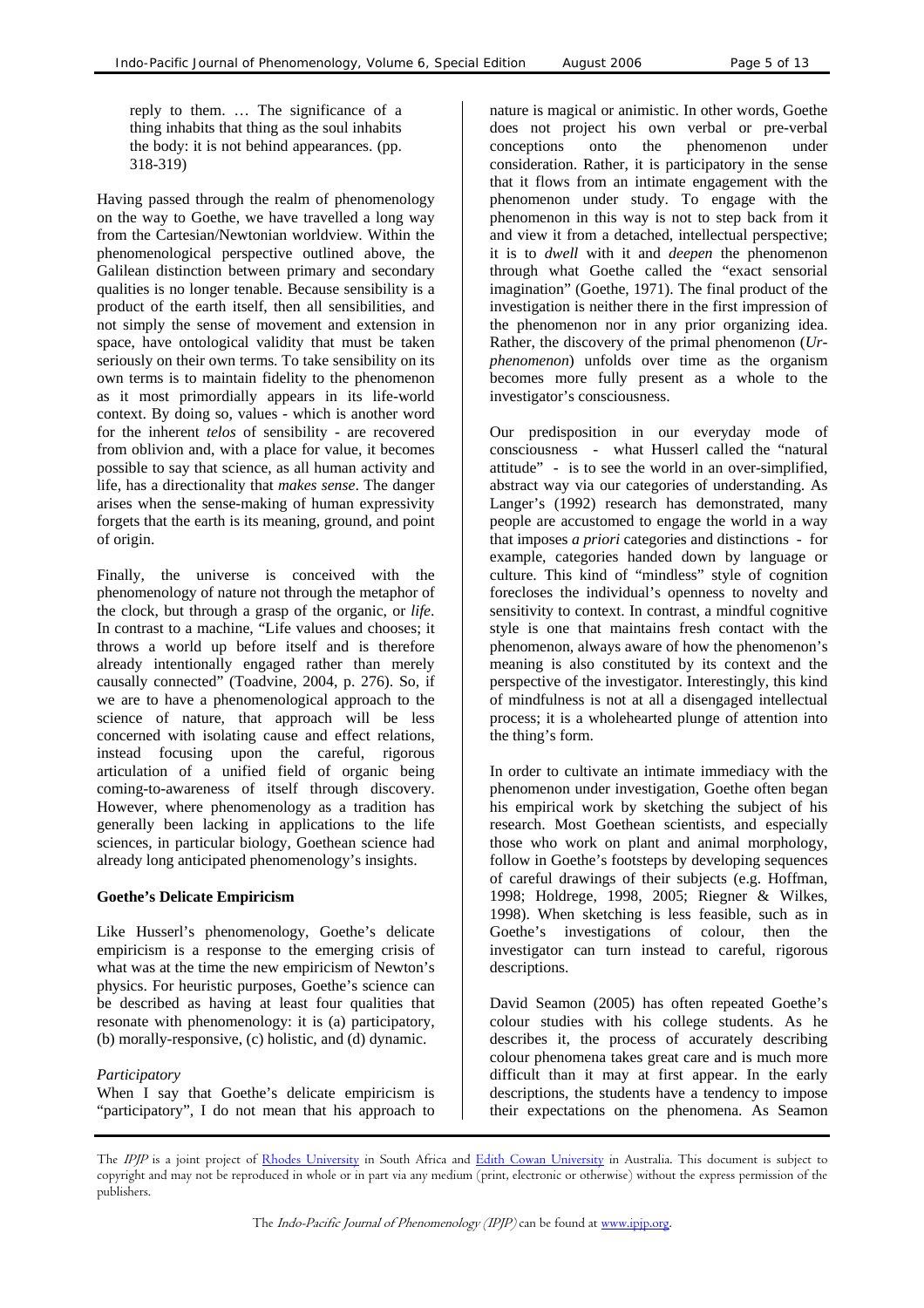(2005) describes, "Many participants first beginning the exercise expect to see colour everywhere or, with vague memories of high school physics in mind, expect a full-colour rainbow to appear, which in fact does not readily happen" (p. 89). When these initial expectations are set aside by the students, they fall into other traps. Their descriptions are too vague or they make observations that are incorrect. Other students borrow abstract concepts from the physics of light that cannot actually be found in direct observation of the phenomenon. Eventually, however, they learn how to see the colours directly and immediately, and through a collaborative, interpersonal process, they are able to formulate these fresh perceptions in words that gradually extend each observation into a whole fabric that describes the broader patterns and relationships of colour phenomena. Through this immediate participation in the colour experiments, the students come to understand Goethe's approach to science in a way that is not accessible through abstract formulations. As Goethe would say, they have cultivated "new organs of perception" in themselves.

Isis Brook (1998) describes Goethe's participatory science as having four phases: (1) exact sense perception, (2) exact sensorial fantasy, (3) seeing is beholding, and (4) being one with the object. In the phase of "exact sense perception", the investigator brackets or sets aside all categorical preconceptions in order to see the phenomenon in pure form. In the phase of "exact sensorial fantasy" (*exakte sinnliche Phantasie*), the researcher uses his or her imagination in order to retain the unfolding process of the phenomenon's dynamic form. The third phase, "seeing is beholding", involves the investigator's giving him- or herself fully to the phenomenon in order to allow the phenomenon to impress itself on his or her consciousness. Finally, in the fourth phase, "being one with the object", the investigator comes to a well-earned insight into the archetypal or essential structure of the phenomenon.

Following Brooks's description of the sequence of Goethean investigation, one can see that the emergent, archetypal form of the phenomenon is something that is not possible - that could not have been realized - without the conscious participation of the investigator. The emergent insight is neither subjective nor objective in the traditional Cartesian sense, but a *sensibility* that emerges from a conversation between a receptive consciousness and the phenomenon's carnal directionality. However, the character of this participation differs from the Newtonian approach, which attempts to isolate causes and effect for the purpose of manipulation and control.

As John Shotter (2000) describes it, the participatory character of Goethean science is a "relationallyresponsive understanding" rather than a "referentialrepresentational understanding". Rather than an approach to investigation that thinks *about* the phenomenon from a space of distance and detached reflexivity, the Goethean scientist thinks *with* the phenomenon. "Withness-thinking", according to Shotter (2005), "is a form of reflective interaction that involves our coming into living contact with the living (or moving) being of an other or otherness" (p. 145). By thinking with the phenomenon, according to Goethe, the emergent product of investigation is "utterly identical with the object" (Goethe, 1971).

#### *Morally Responsive*

Shotter's notion of "withness-thinking" carries with it an implicit ethical or moral responsiveness to the other or otherness. From personal experience and from other descriptions of Goethean practice, I've found that careful description of a phenomenon is an intimate experience of sensual contact with an other. With a receptive will, the delicate empiricist lends him- or herself to the phenomenon, allowing the dynamic form of the unfolding organism to penetrate his or her patulous imagination, where its archetypal form can be disclosed in gradual cessation.

What qualities of the investigator are necessary for this receptivity to be an ethical/moral engagement? In Goethean science, the responsiveness to the phenomenon is ethical to the extent that the scientist *consciously* participates in the phenomenon and is not merely absorbed by it (Bortoft, 1996, p. 271). Considering the case that the human being is a reflexivity - a fold in the flesh of the world - through which earth comes to self-consciousness, the Goethean scientific endeavour responds to the call by allowing the organism under investigation to come into being as a visibility or appearance that would otherwise remain invisible without human intervention. The encounter obligates the investigator to give generously of his or her open receptivity and sensuality, as well as his or her imaginative faculties, in order to allow the phenomenon to show itself from itself in the very way in which its formative impulse wants to appear. However, as Bortoft (1996) writes, "What occurs in consciousness in this encounter *is* the archetypal plant itself and not a representation of it" (p. 270). The ethical call announces itself as an obligation to respond to the phenomenon's otherness. Our capacity to engage otherness in this way, without being absorbed by it and without reducing it to abstract categories, is a developmental achievement that takes much time and patience to nurture in ourselves and in others (Robbins, in press).

The IPJP is a joint project of Rhodes University in South Africa and Edith Cowan University in Australia. This document is subject to copyright and may not be reproduced in whole or in part via any medium (print, electronic or otherwise) without the express permission of the publishers.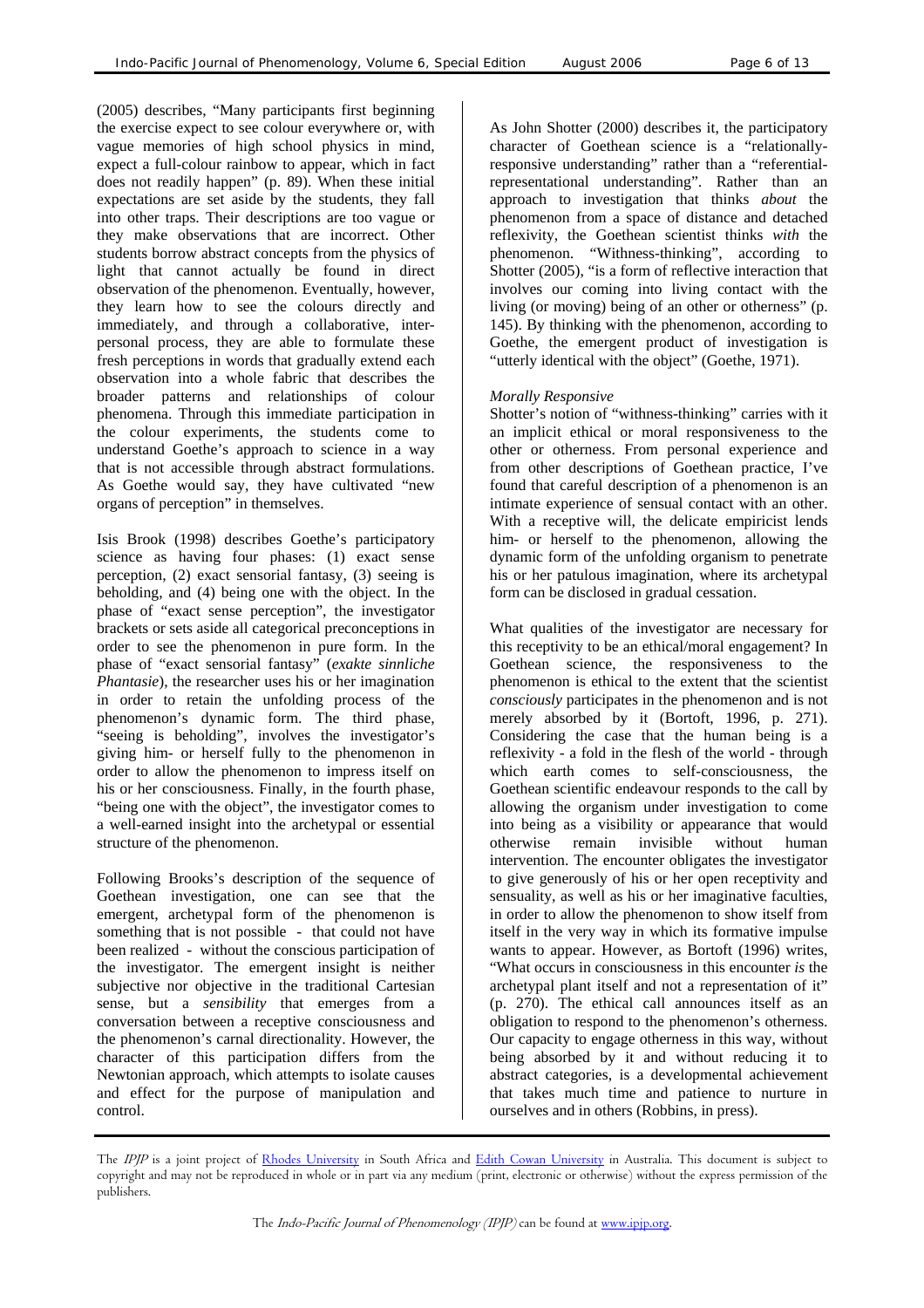In practice, the ethical responsiveness initially emerges either through a bracketing or, sometimes, a surprising and perhaps even violent shattering of our habitual ways of seeing so that we no longer see past the phenomenon toward our abstract categories, such as "this is a leaf". Instead, the particularities of the organism's form emerge from outside the boundaries of our understanding into the shape of a concrete, palpable insight of its magnetic, vital structure which comes into being through the sustaining activity of a vigorously active yet receptive consciousness.

For example, in Craig Holderge's (2005) encounter with the skunk cabbage, he begins to see past the biologist's habit for seeing the organism in terms of parts in mechanical relation. He catches sight of the phenomenon as a whole, and thus the skunk cabbage yields to him through his imaginative receptivity its quality of "wateriness" - its "fluidity, movement, continuity, and the tendency to form surfaces" which remains invisible to the modern scientific mindset (pp. 44-45). From this insight, he is able to understand, and not merely explain, the meaning of the skunk cabbage's unique way of decomposing: "...they don't dry and crumble", he writes, "they dissolve. With few fibres, they consist mainly of water and air  $\ldots$  and disintegrate into these elements" (p. 45). He now sees with his own eyes, and with the sensory integration that comes only with experiential wisdom, the plant's fluid quality.

Through the dimension of morally-responsive engagement, we can see in a new way the contribution of Goethe's poetic sensibility to his science. The capacity to remain open and receptive to the phenomenon demands a certain way of speaking or writing in which language is creatively de-formed; or, in the words of Merleau-Ponty (1985), it is a process whereby stereotypic language is transformed into fertile language so that it can properly "sing the world". Borrowing from the sedimented, stagnant meanings of everyday language, the poet formulates creative and figurative ways of speaking that put us in contact with the phenomenon. The poem provides us with 'new organs of perception' that, when expressed through those who have mastered the medium of poetry, render the invisible visible. For Merleau-Ponty, and I think Goethe would agree, this capacity for permitting the other to break through and express itself in language is a condition of possibility for ethical responsiveness to the other. And thus every scientific breakthrough, to the extent that it offers a genuinely shattering insight into the phenomenon, always has the character of poetizing (Sepper, 2005) as well as the virtue of ethical responsiveness (Bywater, 2005). With ethical receptivity, the

organism becomes sensible, and with poetic speech, the sensible becomes expressible.

## *Holistic*

The meaning and value of a phenomenon can only reveal itself properly through a participatory, morallyresponsive, and holistic approach to the phenomenon. Fuller (1999) defines value as "a whole of meaning that is positively or negatively required in its place within a lifeworld context" (p. 136). Borrowing from Gestalt psychology as well as phenomenological philosophy, Fuller's treatise on values hinges upon the notion of "the law of requiredness". Within the life-world, sensible qualities are emergent from tension within and between constituent parts of the phenomenon such that a loss of any of those parts, or a reduction of meaning to any single one of those parts, would fundamentally corrupt the meaning and value of the phenomenon. Thus, meaning or value is highly context-dependent (Fuller, 1990, p. 117). Within this holistic way of seeing, requiredness can be understood as the directionality, or sensibility, of the phenomenon that points us in the appropriate direction for fulfilling the phenomenon's meaning. To the extent that the investigator yields to the directionality or requiredness of the incarnate phenomenon, the organism will be revealed in its most balanced, clear, and simple articulation. Patient receptivity is rewarded with the revelation of the thing's "goodness of form" (p. 118). On the other hand, deficient observation will tend to have the quality of negative requiredness - a "not good enough" form which therefore will demand to be revisited by further and more careful means of disclosure.

This kind of qualitative seeing - a seeing based on an appeal to "the law of requiredness" - necessitates that the investigator take into consideration both the unfolding, dynamic character of the phenomenon, and its emergent, formative meaning as dependent and founded upon its background context. As Bortoft (1996) has noted, there is a great danger of misunderstanding when we speak of the "whole" of the phenomenon. Within Goethean science, wholistic perception is a matter of preserving the organic unity of the phenomenon, which means that the scientist "avoids reducing multiplicity to uniformity" (p. 147). At first, this statement may appear to be a contradiction in terms. How can a wholistic approach appreciate *multiplicity* when the *unity* of the organism is the aim of the investigation?

Bortoft's argument helps us to see that our customary, sedimented cultural understanding of "unity" is based on our entrenched habit of thinking in the abstract rather than concretely dwelling with the phenomena.

The IPJP is a joint project of Rhodes University in South Africa and Edith Cowan University in Australia. This document is subject to copyright and may not be reproduced in whole or in part via any medium (print, electronic or otherwise) without the express permission of the publishers.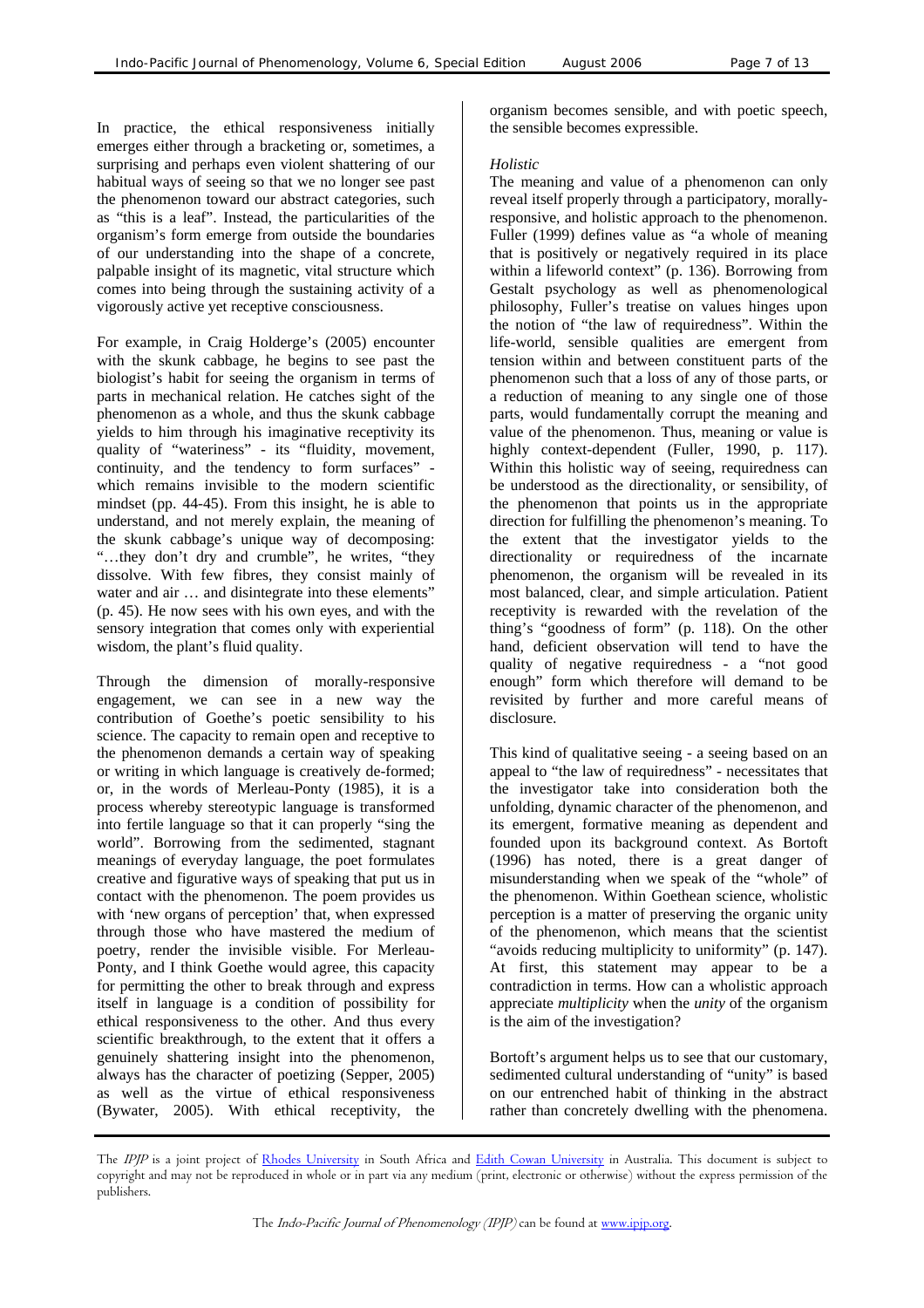In detached, analytic thinking, the tendency is to reduce particular categories into larger, more abstract generalities that, in the final equation, lose the unique qualities of the elements that compose the category. Like Plato, the modern, analytic mindset ends up with a split between the intelligible, which is expressed through abstract categories, and sensible or observable phenomena. Both in phenomenology and delicate empiricism, however, the end product is very different: we have in the wholistic seeing a "multiplicity in unity" rather than an impoverished unity (p. 254). For example, in plant morphology, Goethe's product was the *Urpflanze*, the archetypal plant; but this is not an abstract category, because it retains the organic unity of the plant as a tension or directionality that can only appear through a vivid imaginative retention of the constituent parts. An apt metaphor is that of either a field or fabric within which the interwoven, constituent parts emerge in polar tension to disclose a new, emergent unity or form, while at the same time maintaining the integrity of each *particular* constituent.

Seeing the whole as a "multiplicity in unity" is not only an empirical or theoretical position; it is an ethical one. As post-colonial theory has made clear, the tendency in Western civilization has been to incorporate the other in such a way that obliterates his or her difference. And this is why, as Bill Bywater (2005) has argued, we must fashion a science that "does not eat the other". The obliteration of difference happens not only on broad social-political levels, but also occurs in traditionally Western conceptions of nature, where the content of the incorporation of otherness is different but still retains the style of exploitation witnessed at the socio-political level. The rape of the earth and its relation to the modern scientific worldview is a subject that continues to be thoroughly investigated by other scholars, though Carolyn Merchant's (1980) work is especially recommended.

# *Dynamic*

To say that delicate empiricism is "dynamic" is to convey that it is a project that never entirely exhausts itself. This incomplete quality of the investigation is not a weakness but a strength, because it means that Goethean science appropriately bears witness to the fact that things change. Rather than reducing transformation to static pictures of phenomena whether such pictorials appear in the form of graphs or symbolic representations - the Goethean scientist instead opens him- or herself to the endowment of the imagination, which permits him or her to retain past forms of the phenomena and anticipate how they will unfold into the future. In this anticipation, however, as in the wisest of common sense, the delicate

empiricist is quite aware that protention of the future is always precarious and subject to error. The scientist can never rest on his or her laurels, but must remain open to how the phenomenon will next surprise us. With patience and time, we find that the phenomenon will eventually grace us with the organs of perception we need in order to witness the phenomenon from within its new level of organization.

Receptivity to the dynamic nature of the phenomenon is related to Goethe's (1971) notion of *Bildung*, which is the unfolding development of new faculties of observation. These faculties can only ever emerge through the concrete *practice* of delicate empiricism. Only the phenomenon can teach us how to adequately approach and ethically respond to its multiplicity in unity.

Remarkably, even while predating Husserl's phenomenology by a century, Goethe had already outlined the appropriate empirical counterpart to Husserl's philosophy. He had not only provided an alternative to the Newtonian-Cartesian worldview that had already addressed with earnest the problems that would only become a full blown crisis by the time Husserl began his work - but, most importantly, he had demonstrated how this answer to Newton could be put into concrete practice as a rigorous but delicate empirical project. Likewise, then, Goethe's scientific approach also long anticipates the emergence of human science research which, at least since the 1960s, has attempted to put into empirical practice a science founded on Husserl's revolutionary alternative to positivism.

# *Goethe and the Human Sciences*

What has become known as the Duquesne "school" of empirical phenomenological research emerged in the 1960s, first with Van Kaam's (1966) applications of Husserl's philosophy to psychology and then later through the theoretical and methodological refinements of Fischer (1974), Giorgi (1975), and others. As with Goethe's criticisms of Newtonian science, these researchers found phenomenology through their initial rejection of the narrow perspective of contemporary empirical psychology. While none of these researchers explicitly reference Goethe's scientific approach, the method of empirical phenomenological psychology is strikingly similar.

The empirical phenomenological method can be broken down into three stages that parallel Husserlian phenomenological philosophy. First, the researcher brackets or suspends the natural attitude by performing the phenomenological reduction. Second, the researcher interprets the empirical data with the assistance of imaginative variation. And, finally, the investigation yields the essential structure of the

The IPJP is a joint project of Rhodes University in South Africa and Edith Cowan University in Australia. This document is subject to copyright and may not be reproduced in whole or in part via any medium (print, electronic or otherwise) without the express permission of the publishers.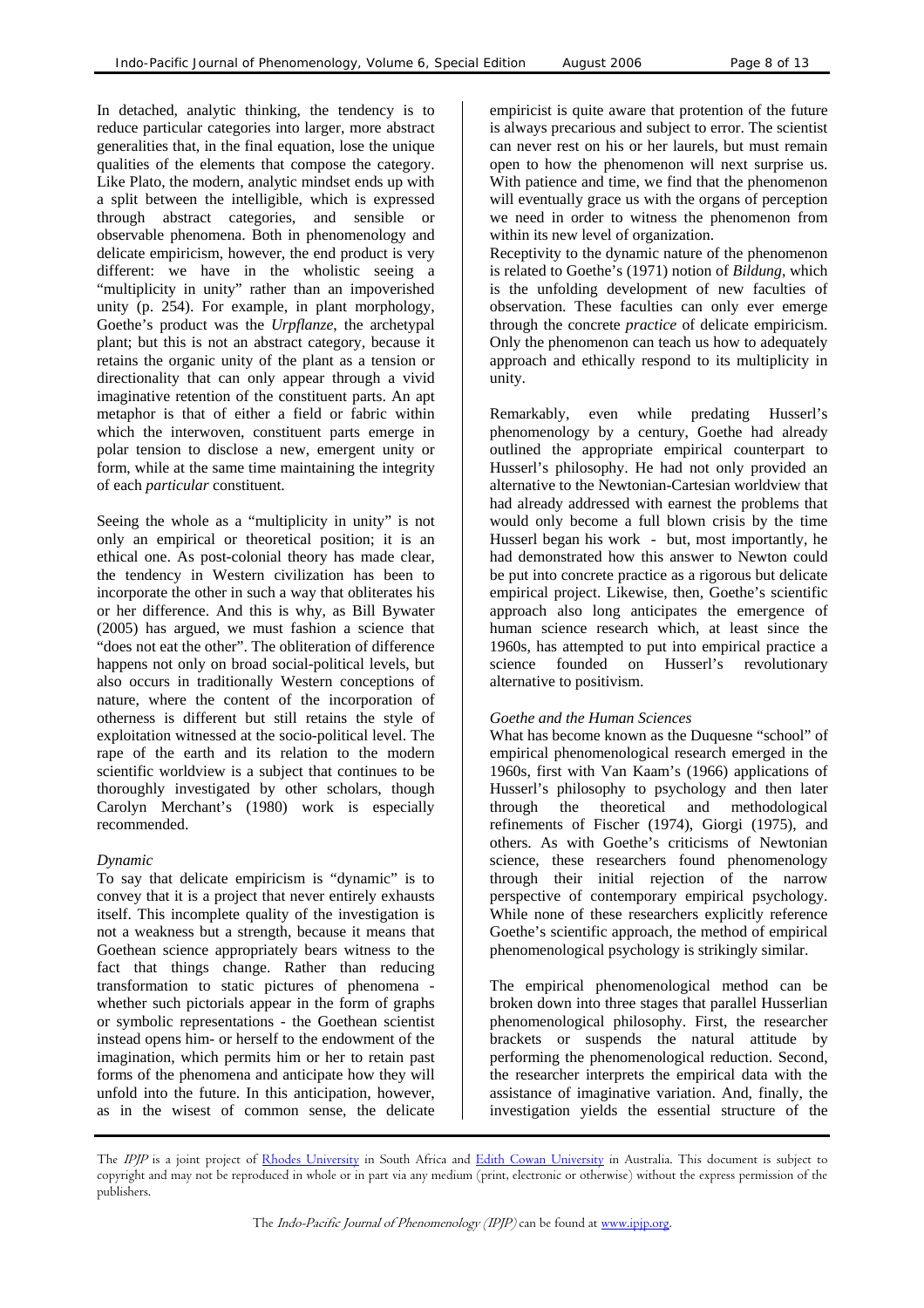phenomenon by virtue of the researcher's performance of the eidetic reduction (Giorgi & Giorgi, 2003).

In practice, the phenomenological psychologist collects thick, experiential descriptions from the participants. These descriptions, or protocols, are read with a relationally-responsive understanding. The researcher thinks with and through the participant's experience in a morally-responsive style of participation so that the world of the participants can be vividly re-animated through the researcher's empathic imagination. The investigator then takes each narrative and distils the psychological meaning of the protocol in the form of a situated structural description that evokes the participant's world (Robbins, 2006). This process parallels delicate empiricism's participatory, morally-engaged style of encountering the phenomenon.

As the researcher reads and re-reads the various narratives, he or she develops, through a depthful retention and protention of the form of each protocol, an intuitive grasp of the common constituents or themes that emerge synergetically amongst the narratives. Once these general themes are identified, the researcher varies these constituents through the method of imaginative variation and decides whether any given constituent is or is not essential to the phenomenon. Those constituents that remain at the end of this process are then shown to be a multiplicity in unity, in which the unity of the phenomenon is given as a general situated structure. Within the context of the general situated structure, each constituent retains its unique character; but now standing in relation to the whole, they all take on new meaning through their role in the constitution of the phenomenon's directionality or sensibility. This directionality or sensibility is fulfilled by the intrinsic structural demand of the phenomenon taken as a whole.

Again, the process of identifying invariant general themes through imaginative variation is remarkably similar in purpose to the Goethean enactment of the "exact sensorial imagination". Also, the process of disclosing different profiles of the phenomenon through multiple narratives repeats the Goethean method of "manifolding" (*Vermannigfaltigung*). "Manifolding" is a process of observing the phenomenon in a wide variation of contexts, profiles and phases, until the phenomenon finally begins to disclose its dynamic, archetypal form (Goethe, 1971). The archetypal form of the phenomenon, which for Goethe is the primal phenomenon (ur-phenomenon), is realized in empirical-phenomenological research as the general situated structure. Every phase of the

empirical-phenomenological method has its analogue in Goethe's delicate empiricism, which leads me to conclude that, in essence, they are the same method.

Despite the obvious similarities between the methods of Husserl and Goethe, Eva-Maria Simms (2005) has argued that they diverge on at least one cardinal point. While Husserl was almost certainly influenced by Goethe's approach to science and his critique of Newton - in fact, Husserl possessed in his library several books on Goethe's scientific work - he nevertheless retains, in spite of himself, certain fundamental Cartesian assumptions which lead him astray. Namely, Husserl "places the problematic of human consciousness and its world-constitution at the centre of phenomenological inquiry" (Simms, 2005, p. 171).

The same emphasis on "humanism" in human science - the placing of human subjectivity at the centre of scientific inquiry - is retained in many contemporary empirical-phenomenological formulations. Cartesian in essence, this attitude is evident for example in Polkinghorne's (1989) assertion that "the locus of phenomenological research is human experience, and it approaches the topics of interest to psychology through their presence in conscious awareness" (p. 45). He goes further to say that phenomenological psychology has no interest in the body as an organic object, which implies that phenomenology has no regard for organic life outside of human concerns. In short, he retains consciousness for psychology, but capitulates to the naturalistic attitude by surrendering all organic phenomena to the Newtonian-Cartesian knife. But to acquiesce to the natural attitude in this way is to give up everything, including consciousness, for without the organic matrix through which it emerges and within which it is sustained, the body-subject is literally nothing. Consciousness would be nothing without the flesh of the earth, because consciousness is nothing other than a fold in the flesh of the world. And so, when Polkinghorne takes the fold out of the flesh of the world, consciousness disappears.

Goethe's delicate empiricism highlights the artificiality of the phenomenological researcher's claim to human science as a domain distinct from the natural sciences. To cleave the human sciences from the natural sciences is only to enact another repetition of the Galilean split between primary and secondary phenomena - a terrible mistake. Instead, Goethe's approach to science invites us to imagine a different conception of the psychological which, in Romanyshyn's (2003) words, is "neither a thing nor a thought, neither empirical fact nor mental reality, but a way of seeing which opens up a world that matters

The IPJP is a joint project of Rhodes University in South Africa and Edith Cowan University in Australia. This document is subject to copyright and may not be reproduced in whole or in part via any medium (print, electronic or otherwise) without the express permission of the publishers.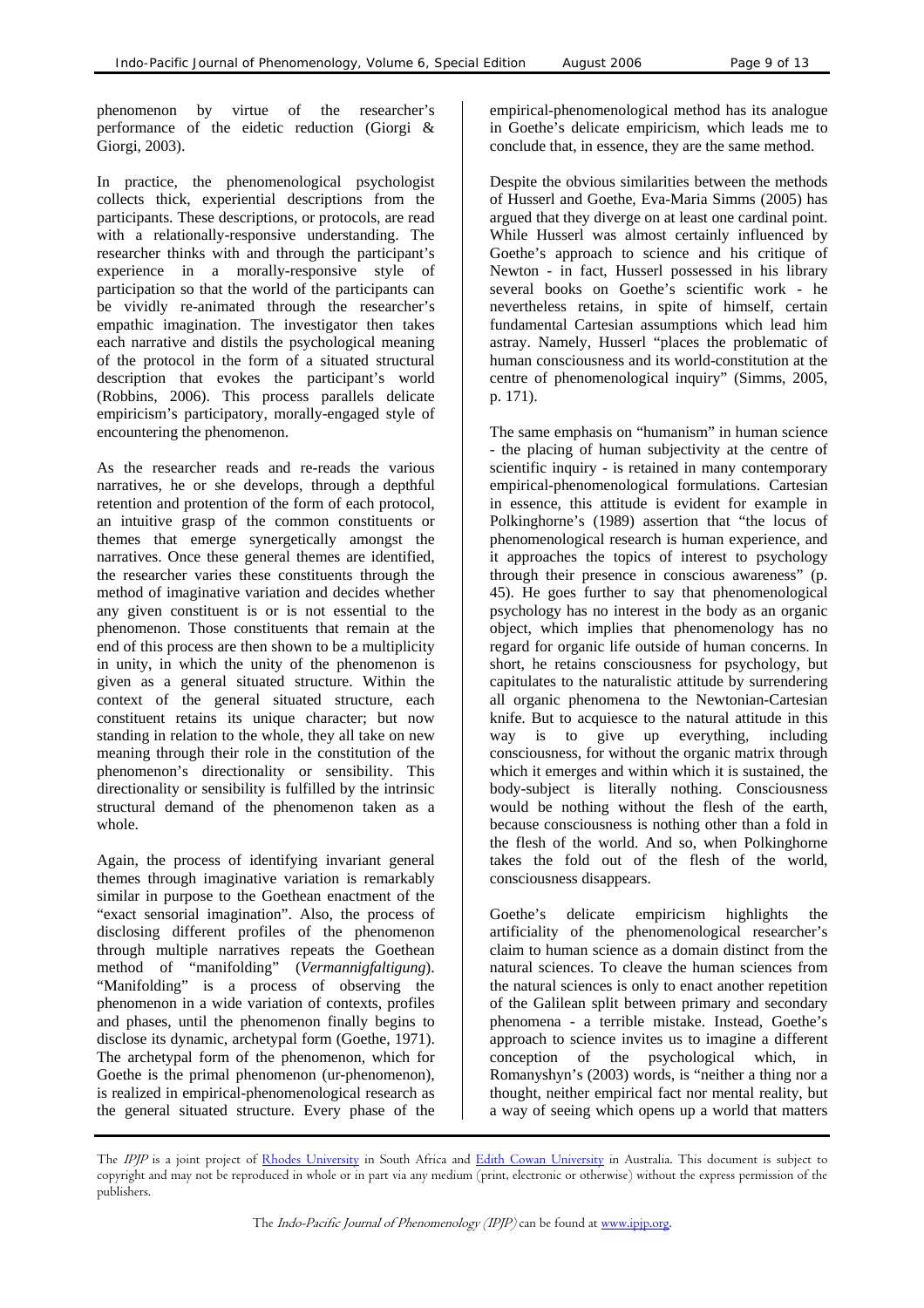and must be understood" (p. 200). In other words, consciousness within the Goethean phenomenological attitude can no longer be conceived as a container of mental representations caused by mechanical, causal forces - but instead takes form as an *activity of disclosure* through which the earth can realize itself at a new and higher level of organization that would not be possible without human receptivity.

Because the Cartesian assumptions are so pervasive and elusive in our common sense and in our sciences, Husserl was correct in his prescription of a geneticohistorical approach to healing the stubborn residua of the Newtonian-Cartesian dis-ease. In other words, we need a cultural therapeutics. As I have suggested elsewhere, the very practice of delicate empiricism is a potential balm for our cultural malady (Robbins, 2005b). By putting into practice the participatory, morally-responsive, and holistic "withness-thinking" of delicate empiricism, we can hope that the earth may yield to us "new organs of perception" through which to behold, as never before possible, the earth's latent sensibility.

\_\_\_\_\_\_\_\_\_\_\_\_\_\_\_\_\_

#### **About the Author**

Brent Dean Robbins has a doctorate in clinical psychology from Duquesne University and is currently Assistant Professor of Psychology at Daemen College in Buffalo, New York, where he serves as Chair of the Committee on Interdisciplinary Studies. He is also Editor-in-Chief of *Janus Head: Journal of Interdisciplinary Studies in Literature, Continental Philosophy, Phenomenological Psychology, and the Arts* [\(www.janushead.org](http://www.janushead.org/)). Dr Robbins's scholarly work includes investigations into the philosophy of science and psychology, especially phenomenological and Goethean approaches, and his empirical work has remained largely focused on the phenomenology of emotion, including studies of joy, laughter, ecstasy, embarrassment, shame, and guilt.

#### **References**

Abram, D. (1996). *The spell of the sensuous*. New York: Vintage.

- Amrine, F., & Zucker, F. (1987). Goethe's science: An alternative to modern science or within it or no alternative at all? In F. Amrine & F. J. Zucker (Eds.), *Goethe and the sciences: A reappraisal* (pp. 373-388). Boston: D. Riedel.
- Amrine, F., Zucker, F., & Wheeler, H. (Eds.) (1987). *Goethe and the sciences: A reappraisal*. Dordrecht: D. Reidel.
- Bortoft, H. (1996). *The wholeness of nature: Goethe's science of conscious participation in nature*. Hudson, NY: Lindisfarne Press.
- Brady, R. H. (1998). The idea in nature: Rereading Goethe's organics. In D. Seamon & A. Zajonc (Eds.), *Goethe's way of science: A phenomenology of nature* (pp. 83-114). Albany, NY: SUNY Press.

Brook, I. (1998). Goethean science as a way to read landscape. *Landscape Research, 23*(1), 51-69.

- Burtt, E. A. (1954). *The metaphysical foundations of modern physical science*. Garden City, NY: Doubleday Anchor.
- Bywater, B. (2005). Goethe: A science which does not eat the other. *Janus Head, 8*(1), 291-310.
- Darwin, C. (2003). *The origin of species*. New York: Signet Classics. (Original work published 1859)
- Fischer, W. F. (1974). On the phenomenological mode of researching "being anxious". *Journal of Phenomenological Psychology, 4*, 405-423.
- Fuller, A. R. (1990). *Insight into value: An exploration of the premises of a phenomenological psychology*. Albany, NY: SUNY Press.

The IPJP is a joint project of Rhodes University in South Africa and Edith Cowan University in Australia. This document is subject to copyright and may not be reproduced in whole or in part via any medium (print, electronic or otherwise) without the express permission of the publishers.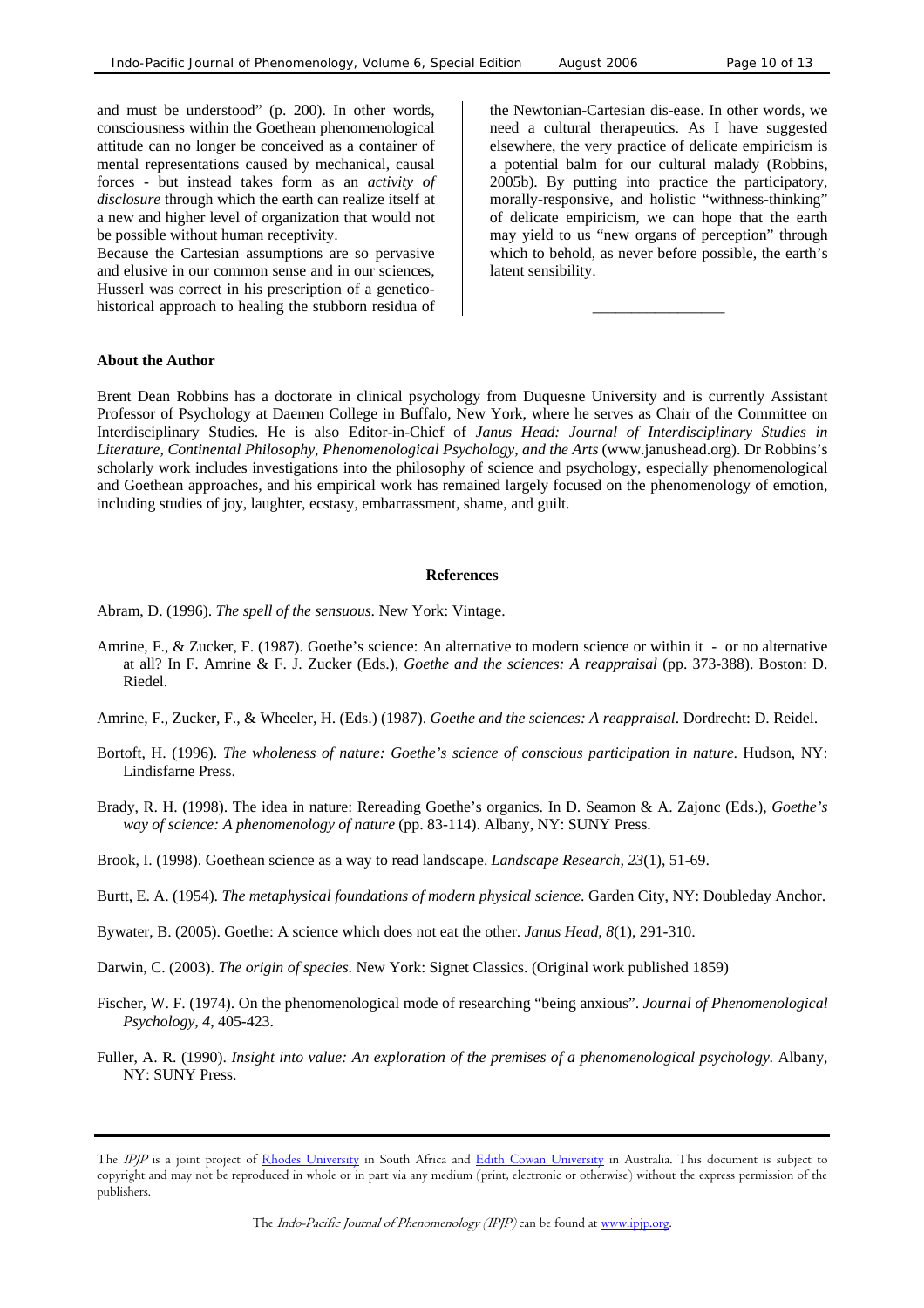- Giorgi, A. (1975). An application of the phenomenological method in psychology. In A. Giorgi, C. Fischer, & E. Murray (Eds.), *Duquesne studies in phenomenological psychology* (Vol. 2) (pp. 82-103). Pittsburgh, PA: Duquesne University Press.
- Giorgi, A. P., & Giorgi, B. M. (2003). The descriptive phenomenological method. In P. M. Camic, J. E. Rhodes, & L. Yardley (Eds.), *Qualitative research in psychology: Expanding perspectives in methodology and design* (pp. 243-274). Washington, DC: American Psychological Association.

Gurwitsch, A. (1966). *Studies in phenomenology and psychology*. Evanston, IL: Northwestern University Press.

Gurwitsch, A. (1974). *Phenomenology and the theory of science*. Evanston, IL: Northwestern University Press.

Heisenberg, W. (1974). *Across the frontiers*. New York: Harper & Row.

Heitler, W. (1963). *Man and science*. New York: Basic Books.

- Hoffman, N. (1998). The unity of science and art: Goethean phenomenology as a new ecological discipline. In D. Seamon & A. Zajonc (Eds.), *Goethe's way of science: A phenomenology of nature* (pp. 129-175). Albany, NY: SUNY Press.
- Holdrege, C. (1998). Seeing the animal whole: The example of the horse and lion. In D. Seamon & A. Zajonc (Eds.), *Goethe's way of science: A phenomenology of nature* (pp. 213-232). Albany, NY: SUNY Press.
- Holdrege, C. (2005). Doing Goethean science. *Janus Head, 8*(1), 27-52.
- Husserl, E. (1964a). *The idea of phenomenology* (W. P. Alston & G. Nakhnikian, Trans.). The Hague: Nijhoff.
- Husserl, E. (1964b). Philosophy as a rigorous science. In Q. Lauer (Ed.), *Edmund Husserl: Phenomenology and the crisis of philosophy* (pp. 71-147). New York: Harper & Row.
- Husserl, E. (1970). *The crisis of the European sciences and transcendental phenomenology: An introduction to phenomenological philosophy* (D. Carr, Trans.). Evanston, IL: Northwestern University Press.
- Langer, E. J. (1992). Matters of mind: Mindfulness/mindlessness in perspective. *Consciousness and Cognition, 1*, 289-305.
- Merchant, C. (1980). *The death of nature: Women, ecology, and the scientific revolution*. New York: Harper & Row.
- Merleau-Ponty, M. (1962). *The phenomenology of perception* (C. Smith, Trans.). London: Routledge & Kegan Paul.
- Merleau-Ponty, M. (1964). Phenomenology and the sciences of man. In M. Merleau-Ponty*, The primacy of perception* (pp. 43-95). Evanston, IL: Northwestern University Press.
- Merleau-Ponty, M. (1968). *The visible and the invisible*. (A. Lingis, Trans.). Evanston, IL: Northwestern University Press.
- Merleau-Ponty, M. (1973). *The prose of the world* (J. O'Neill, Trans.). Evanston, IL: Northwestern University Press.
- Merleau-Ponty, M. (1985). The experience of others. (F. Evans and H. J. Silverman, Trans.). *Review of Existential Psychology and Psychiatry, 18* (1, 2, & 3).
- Merriam-Webster Online Dictionary (2006). Encompass. Retrieved February 4, 2006, from the Merriam-Webster Online Dictionary archives: http://www.m-w.com/dictionary/encompass
- Moran, D. (2000). *Introduction to phenomenology*. London & New York: Routledge.

The IPJP is a joint project of Rhodes University in South Africa and Edith Cowan University in Australia. This document is subject to copyright and may not be reproduced in whole or in part via any medium (print, electronic or otherwise) without the express permission of the publishers.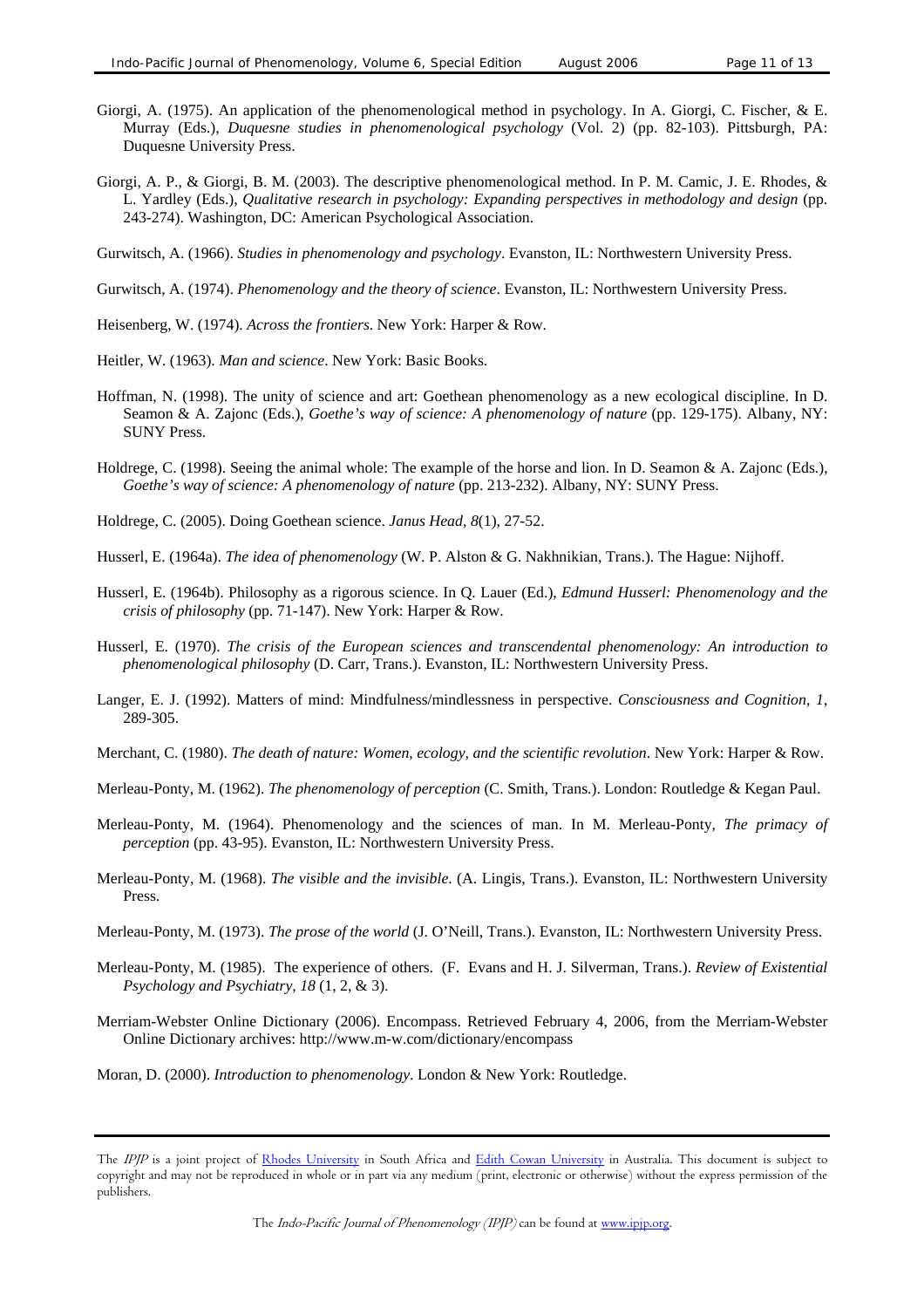- Polkinghorne, D. E. (1989). Phenomenological research methods. In R. S. Valle & S. Halling (Eds.), *Existentialphenomenological perspectives in psychology: Exploring the breadth of human experience* (pp. 41-62). New York: Plenum.
- Ribe, N., & Steinle, F. (2002). Exploratory experimentation: Goethe, land, and colour theory. *Physics Today, 55*(7). Retrieved January 28, 2006, from Physicstoday.org: <http://www.physicstoday.org/pt/vol-55/iss-7/p43.html>[No pagination specified]
- Riegner, M., & Wilkes, J. (1998). Flowforms and the language of water. In D. Seamon & A. Zajonc (Eds.), *Goethe's way of science: A phenomenology of nature* (pp. 233-252). Albany, NY: SUNY Press.
- Robbins, B. D. (2005a). Editorial. *Janus Head, 8*(1), 5-11.
- Robbins, B. D. (2005b). New organs of perception: Goethean science as a cultural therapeutics. *Janus Head, 8*(1), 113-126.
- Robbins, B. D. (2006). An empirical, phenomenological study: Being joyful. In C. T. Fischer (Ed.), *Qualitative research methods for psychologists: Introduction through empirical studies* (pp. 173-211). New York: Academic Press.
- Robbins, B. D. (in press). The psychogenesis of the self and the emergence of ethical relatedness: Klein in light of Merleau-Ponty. *Journal of Theoretical and Philosophical Psychology*.
- Romanyshyn, R. D. (2001). *Mirror and metaphor: Images and stories of psychological life*. Pittsburgh, PA: Trivium Publications.
- Romanyshyn, R. D., & Whalen, B. J. (1989). Psychology and the attitude of science. In R. S. Valle & S. Halling (Eds.), *Existential-phenomenological perspectives in psychology: Exploring the breadth of human experience* (pp. 17-40). New York & London: Plenum Press.
- Seamon, D. (1998). Goethe, nature, and phenomenology: An introduction. In D. Seamon & A. Zajonc (Eds.), *Goethe's way of science: A phenomenology of nature* (pp. 1-14). Albany, NY: SUNY Press.
- Seamon, D. (2005). Goethe's way of science as a phenomenology of nature*. Janus Head, 8*(1), 86-101.
- Seamon, D., & Zajonc, A. (Eds.). (1998). *Goethe's way of science: A phenomenology of nature*. Albany, NY: SUNY Press.
- Sepper, D. L. (1988). *Goethe contra Newton: Polemics and the project for a new science of colour*. Cambridge, UK: Cambridge University Press.
- Sepper, D. L. (2005). Goethe and the poetics of science. *Janus Head, 8*(1), 207-227.
- Shotter, J. (2000). Seeing historically: Goethe and Vygotsky's "enabling theory-method". *Culture and Psychology, 6*(2), 233-252.
- Shotter, J. (2005). Goethe and the refiguring of intellectual inquiry: From 'aboutness'-thinking to 'withness'-thinking in everyday life. *Janus Head, 8*(1), 132-158.

Simms, E-M. (2005). Goethe, Husserl, and the crisis of the European sciences. *Janus Head, 8*(1), 160-172.

- Toadvine, T. (2004). Singing the world in a new key: Merleau-Ponty and the ontology of sense. *Janus Head, 7*(2), 273-283.
- Van Kaam, A. (1966). *Existential foundations of psychology*. Pittsburgh: Duquesne University Press.

von Goethe, J. W. (1970). *Theory of colours*. Cambridge, MA: MIT Press.

The IPJP is a joint project of Rhodes University in South Africa and Edith Cowan University in Australia. This document is subject to copyright and may not be reproduced in whole or in part via any medium (print, electronic or otherwise) without the express permission of the publishers.